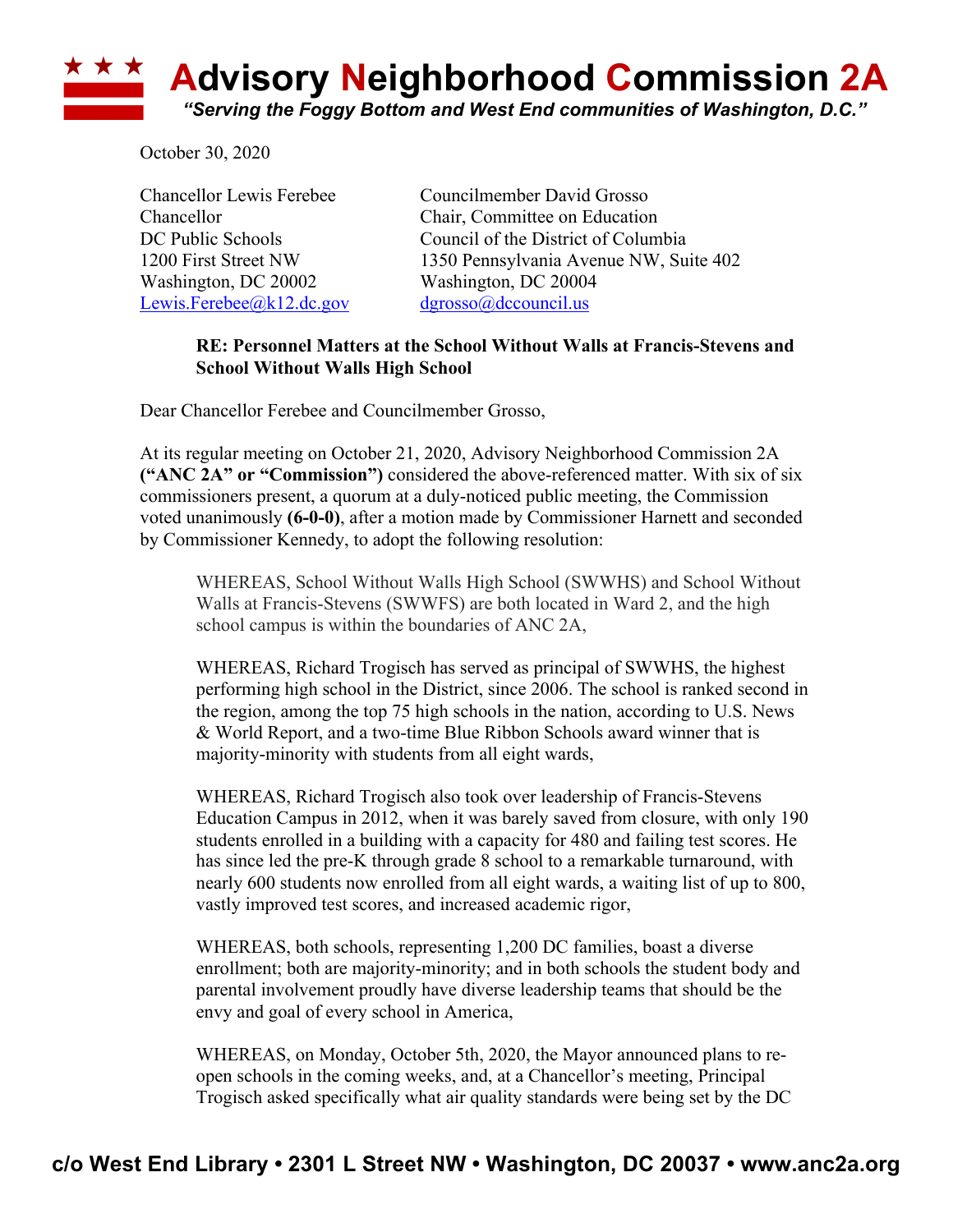## ★ ★ ★ **Advisory Neighborhood Commission 2A**

*"Serving the Foggy Bottom and West End communities of Washington, D.C."*

Public Schools (DCPS) and how such standards would be measured and enforced at all schools. After no specific answer to his question was given, he said he later told his staff and parents that he would not open School Without Walls at Francis-Stevens unless he was certain students, teachers, and all other school personnel would be safe,

WHEREAS, School Without Walls at Francis-Stevens is a 93-year old building with no HVAC system, window air conditioners in each classroom, and numerous maintenance issues that come with an old building slated for major renovation in less than two years,

WHEREAS, within the past week, the Centers for Disease Control and Prevention (CDC) revised its guidance to acknowledge that COVID-19 is spread not just by droplets, but in aerosolized form in closed indoor spaces with poor ventilation and that regular exchange of fresh air is imperative for such spaces to be safe, especially where people, such as students and teachers in classrooms, stay in those spaces for more than just a few minutes at a time,

WHEREAS, the student body at SWWFS includes students with disabilities, including students with respiratory problems such as asthma, and adult staff members at the school include personnel in the high risk category, with some up to the age of 70, and the health and safety of students and personnel must be the highest priority and that is non-negotiable,

WHEREAS, less than 48 hours after Principal Trogisch questioned whether the air quality and ventilation standards at SWWFS would allow the school to open safely, he was fired by DCPS with the pretext later given that there had been a student "enrollment anomaly" in a previous year,

WHEREAS, DCPS officials openly admitted to the school community that the firing of Principal Trogisch was "not in the best interests" of students and faculty, and

WHEREAS, when considering the timing of the firing of Principal Trogisch within hours of his bringing up health and safety issues, the reason given by DCPS appears to be an implausible pretext, straining all credulity.

THEREFORE, BE IT RESOLVED that ANC 2A joins a majority of DC councilmembers in demanding answers from Chancellor Ferebee to questions regarding the firing of an honored, respected, and beloved educator.

BE IT FURTHER RESOLVED that ANC 2A demands to know what air quality standards and ventilation (air exchange) standards will be used by DCPS to determine whether schools and individual classrooms can reopen safely, and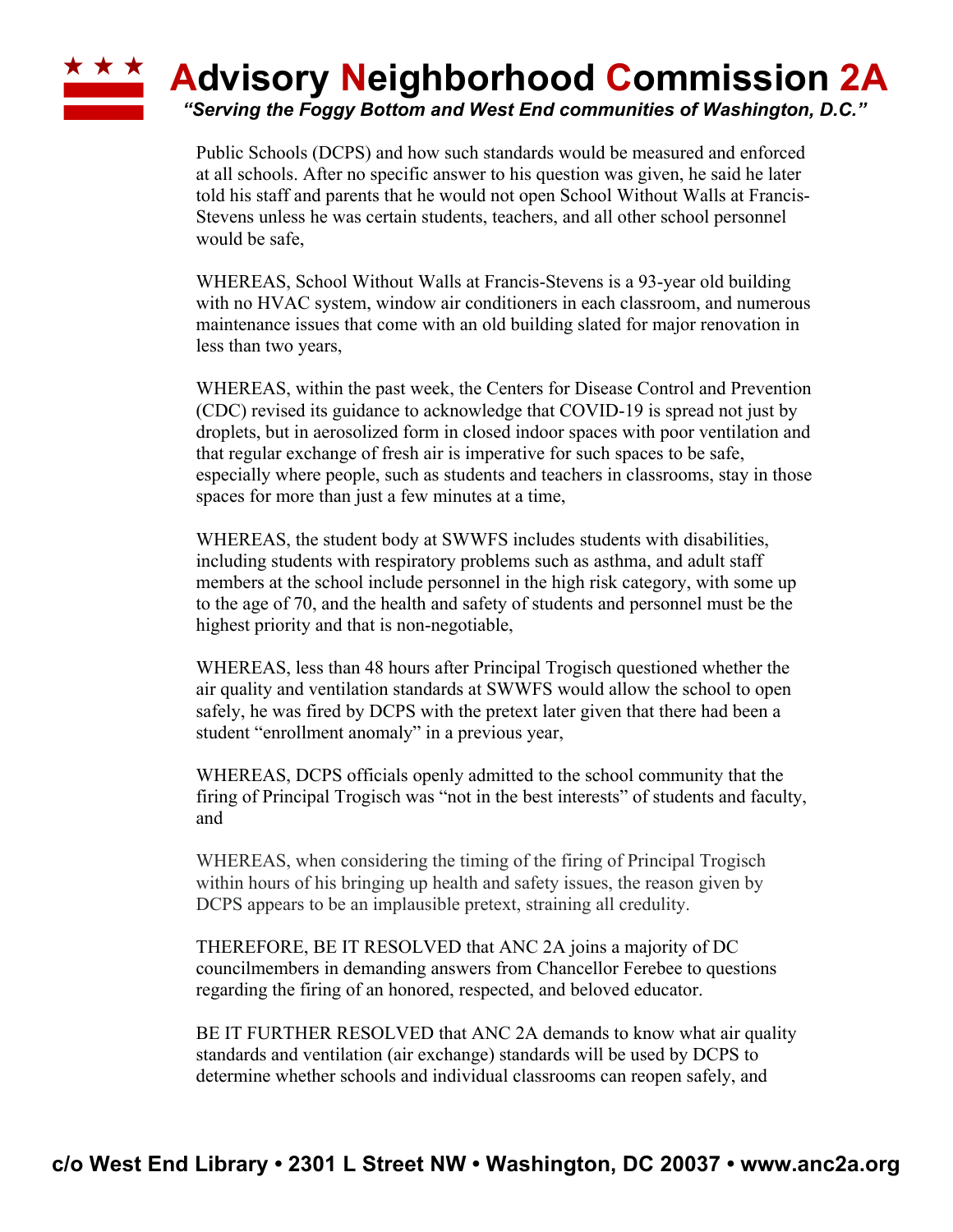## \* \* \* **Advisory Neighborhood Commission 2A**

*"Serving the Foggy Bottom and West End communities of Washington, D.C."*

demands to know how those standards will be measured and enforced before schools are allowed to reopen.

BE IT FURTHER RESOLVED that ANC 2A demands that DCPS immediately engages parents, students, and educators so as to ensure that all individuals have access to information on the metrics for reopening and safety measures being put in place so that parents and educators can make informed decisions as to how they wish to proceed with this school year. Given that DC has among the highest rates of asthma of major metropolitan areas in U.S. and that children from Wards 5,7, and 8 are impacted by respiratory illnesses at higher rates than other wards, understanding the state of the ventilation in every single DCPS building is critical to ensure that we do not put our children, especially children of color, who have already been disproportionately impacted by COVID-19, at even further risk.

BE IT FURTHER RESOLVED that ANC 2A urges the DC Council to hold hearings on remediation efforts conducted at every DC Public School facility as a step toward restoring public trust. Failure to do so will only add to fears of retaliation for whistleblowers and add to the fears of parents and teachers that our school buildings are not safe.

BE IT FURTHER RESOLVED that ANC 2A demands that Principal Richard Trogisch be reinstated at once to his duties. The fact that he was willing to risk his career rather than put at risk the health and safety of his students, teachers, and staff is at the heart of this matter, and the manner in which he was terminated has created a chilling effect for anyone wanting to raise health and safety issues, even during a pandemic.

BE IT FURTHER RESOLVED that ANC 2A demands that since SWWHS and SWWFS have five women associate and assistant principals, four of whom are women of color, with many years of experience with the School Without Walls community, the selection of any interim principal must come from within their ranks.

BE IT FURTHER RESOLVED that this resolution be considered a vote of no confidence in the leadership of Chancellor Lewis Ferebee and all other DCPS officials directly involved in the termination of Richard Trogisch. It should be noted that School Without Walls High School is the closest public school in America to the White House, and the transparently cruel methods of silencing and terminating a whistleblower do not represent to our nation the values of the citizens of the District of Columbia, nor the concern that we have for our children and educators that our schools be reopened safely.

Commissioners James Harnett (2A08@anc.dc.gov) and Patrick Kennedy  $(2A01@anc.de.gov)$  are the Commission's representatives in this matter.